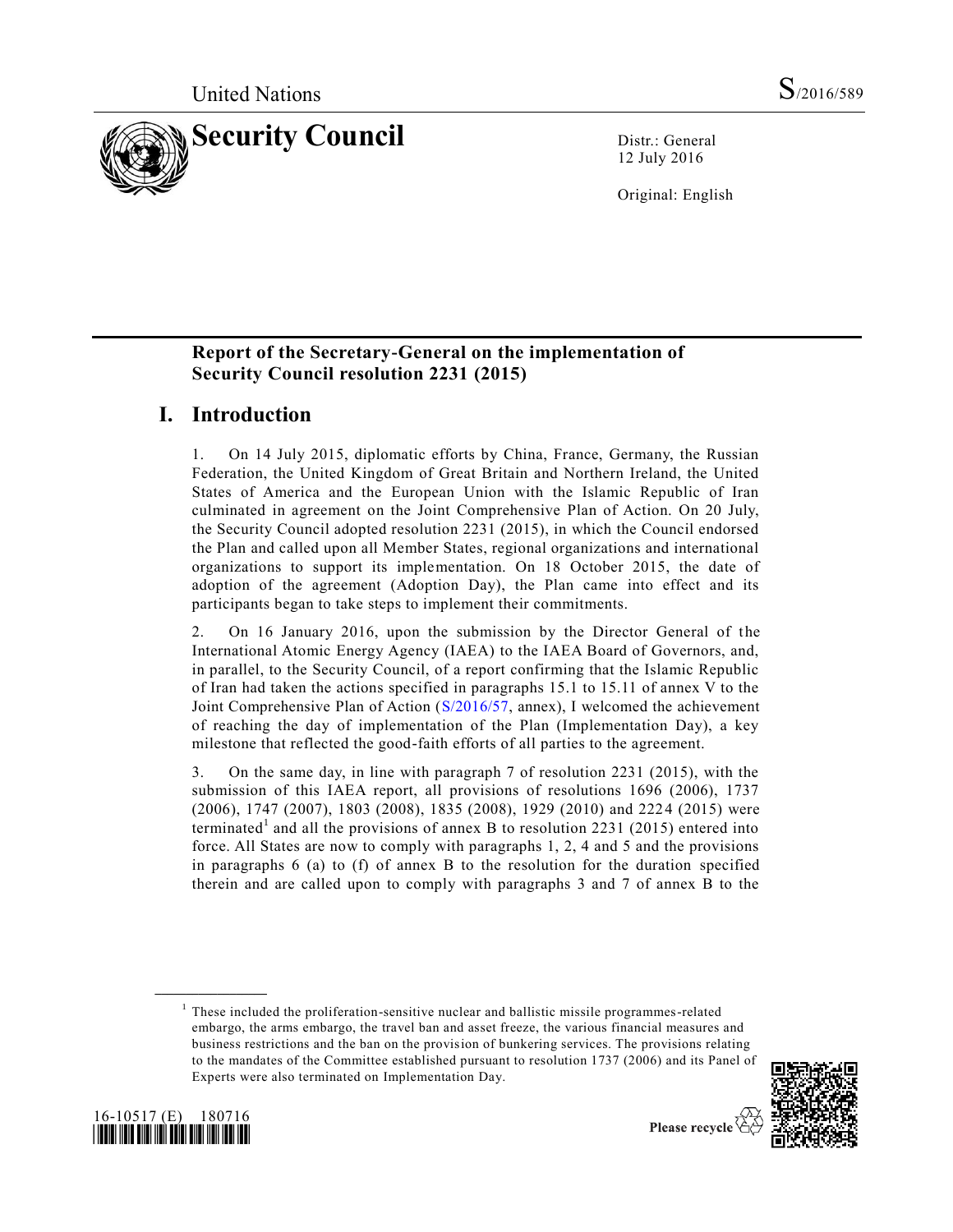resolution.<sup>2</sup> The Security Council requested me to report on the implementation of those provisions every six months.

4. The present report is submitted in fulfilment of that request and the request of the President of the Security Council that I submit a report on the implementation of resolution 2231 (2015), with findings and recommendations [\(S/2016/44,](http://undocs.org/S/2016/44) para. 7).

# **II. Key findings and recommendations**

5. Six months since Implementation Day, I am encouraged by the implementation by the Islamic Republic of Iran of its nuclear-related commitments under the Joint Comprehensive Plan of Action. The Islamic Republic of Iran continues to provisionally apply the Additional Protocol to its Safeguards Agreement, pending its entry into force, and the transparency measures contained in the Plan. The Agency reported that it was continuing to verify the non-diversion of declared nuclear material, and that its evaluations regarding the absence of undeclared material or activities were ongoing. Since Implementation Day, the Agency has been verifying and monitoring the implementation by the Islamic Republic of Iran of its nuclearrelated commitments under the Plan. I call upon Member States to continue to provide support to IAEA so that it may fulfil its mandate under the Plan. In addition, there have been no reports of the supply, sale, transfer or export to the Islamic Republic of Iran of nuclear-related items undertaken contrary to the provisions of the Plan and resolution 2231 (2015).

6. The key practical arrangements for supporting the work of the Security Council and its facilitator for the implementation of resolution 2231 (2015) are in place. In particular, the necessary operational linkages between the Council and the Procurement Working Group of the Joint Commission for the processing of nuclearrelated proposals submitted by Member States under the procurement channel have been established, with due regard given to information security and confidentiality. Optional forms in all six official languages of the United Nations are also available for use by Member States.

7. These positive developments notwithstanding, the Islamic Republic of Iran brought to the attention of the Secretariat its view that it has yet to fully benefit from the lifting of multilateral and national sanctions. The concerns raised by the country include issues such as the United States Visa Waiver Program Improvement and Terrorist Travel Prevention Act of 2015 and the confiscation of Central Bank assets following a United States court order. Annex I to the present report reflects the information obtained by the Secretariat in the course of its contacts with Iranian

 $2$  These include provisions on nuclear-related transfers, which will apply for up to 10 years, provisions on missile-related transfers and financial measures, including an asset freeze, which will apply for up to 8 years, and provisions on arms-related transfers and a travel ban, which will apply for up to 5 years. In October 2025, provided that the provisions of previous Security Council resolutions have not been reinstated in the event of significant non -compliance with the Joint Comprehensive Plan of Action, all the provisions of resolution 2231 (2015) will b e terminated and the Council will have concluded its consideration of the Iranian nuclear issue.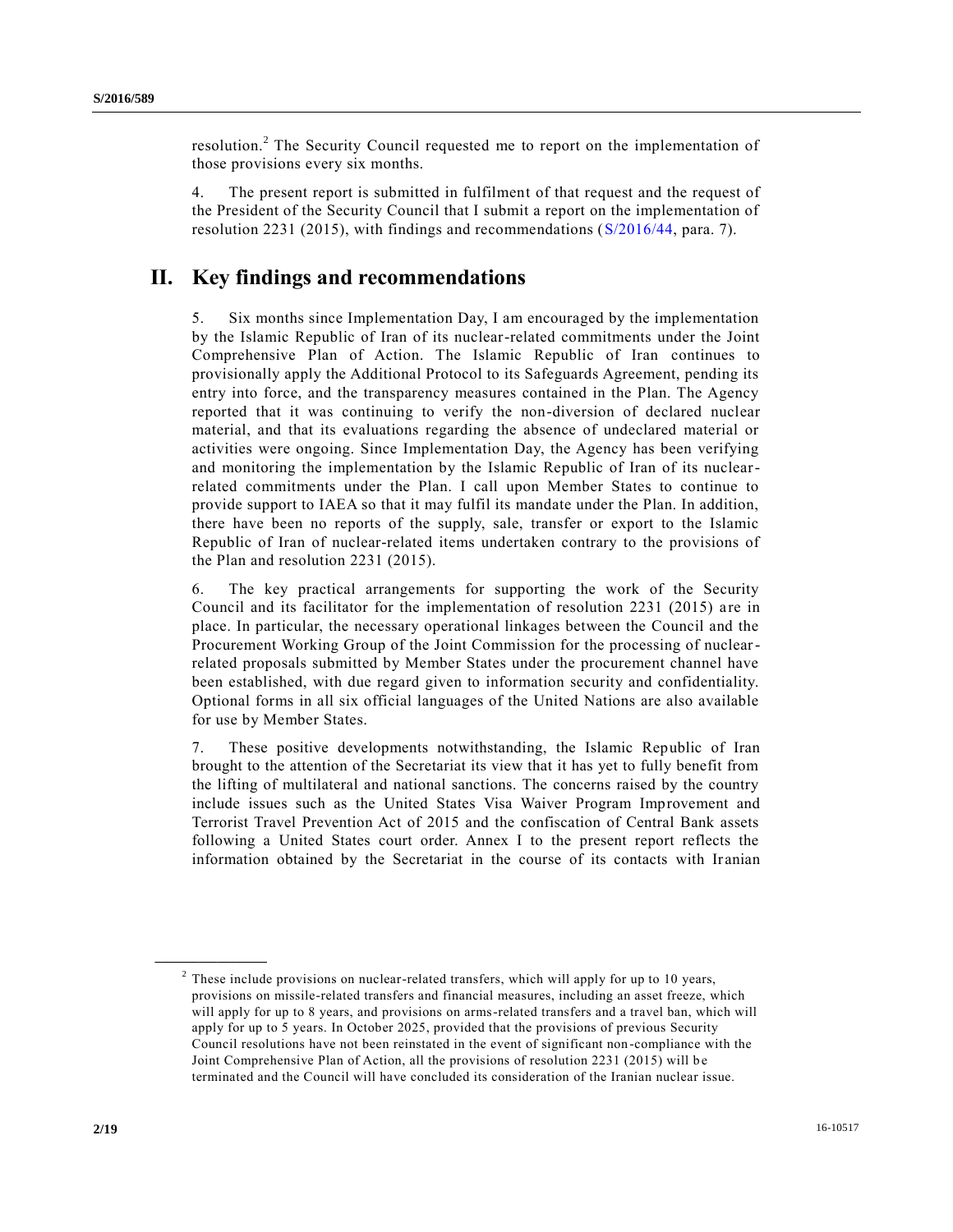representatives.<sup>3</sup> Implementation challenges exist for any agreement, in particular one as comprehensive and complex as the Joint Comprehensive Plan of Action. I call upon all participants to remain steadfast in their commitment to the full implementation of the agreement and work through challenges in a spirit of cooperation and compromise, good faith and reciprocity. In that regard, I am encouraged by the strong commitments of the European Union and the United States to ensuring that the Plan works for all its participants, including by delivering benefits to the Iranian people.<sup>4</sup>

8. With regard to the implementation of the provisions of annex B to resolution 2231 (2015), I am concerned by the ballistic missile launches conducted by the Islamic Republic of Iran in March 2016. I call upon the Islamic Republic of Iran to refrain from conducting such launches, given that they have the potential to increase tensions in the region. Whereas it is for the Security Council to interpret its own resolutions, I am concerned that those launches are not consistent with the constructive spirit demonstrated by the signing of the Joint Comprehensive Plan of Action.

9. I am also concerned by the reported seizure of an arms shipment by the United States Navy in the Gulf of Oman in March 2016 (see annex II). The United States concluded that the arms had originated in the Islamic Republic of Iran and were likely bound for Yemen. The Islamic Republic of Iran has informed the Secretariat that it never engaged in such delivery (see annex I). I would like to remind all Member States of their obligation to fully implement paragraph 6 (b) of annex B to resolution 2231 (2015), and I call upon them to provide reports on any arms seizures to the Council and to my Office.

10. I wish to draw the attention of the Security Council to the participation of Iranian entities in the Fifth Iraq Defence Exhibition, held in Baghdad in March. No prior approval was requested from the Council for the transfer of arms from the Islamic Republic of Iran to Iraq. The Secretariat has sought clarification from both countries on the issue. The Islamic Republic of Iran has indicated to the Secretariat that, in its view, such an activity did not require prior approval of the Council, given that it retained ownership of the items displayed (see annex I). I recommend that the Council clarify whether paragraph 6 (b) applies to all supply, sale or transfer regardless of change of ownership.

11. An entity on the list established under resolution  $2231 (2015)^5$  and maintained by the Security Council, the Defence Industries Organisation, also appears to have participated in the exhibition and should have been subject to action under the assetfreeze provisions of the resolution. Likewise, I am informing the Security Council

<sup>3</sup> See also paragraph 6 of the annex to the letter dated 20 July 2015 from the Permanent Representative of the Islamic Republic of Iran to the United Nations addressed to the President of the Security Council, entitled "Statement of the Islamic Republic of Iran following the adoption of United Nations Security Council resolution 2231 (2015) endorsing the Joint Comprehensive Plan of Action" [\(S/2015/550\)](http://undocs.org/S/2015/550).

<sup>4</sup> See the "Statement by France, Germany, United Kingdom, United States and the High Representative of the European Union for Foreign Affairs and Security Policy on post-JCPOA business with Iran", issued on 19 May 2016. Available from http://eeas.europa.eu/statementseeas/2016/160519\_05\_en.htm.

 $5$  See [www.un.org/en/sc/2231/list.shtml.](http://www.un.org/en/sc/2231/list.shtml) Individuals on the list established under resolution 2231 (2015) are subject to the asset freeze and travel ban restrictions. Listed entities are subject to the asset freeze. There are currently 23 individuals and 61 entities listed.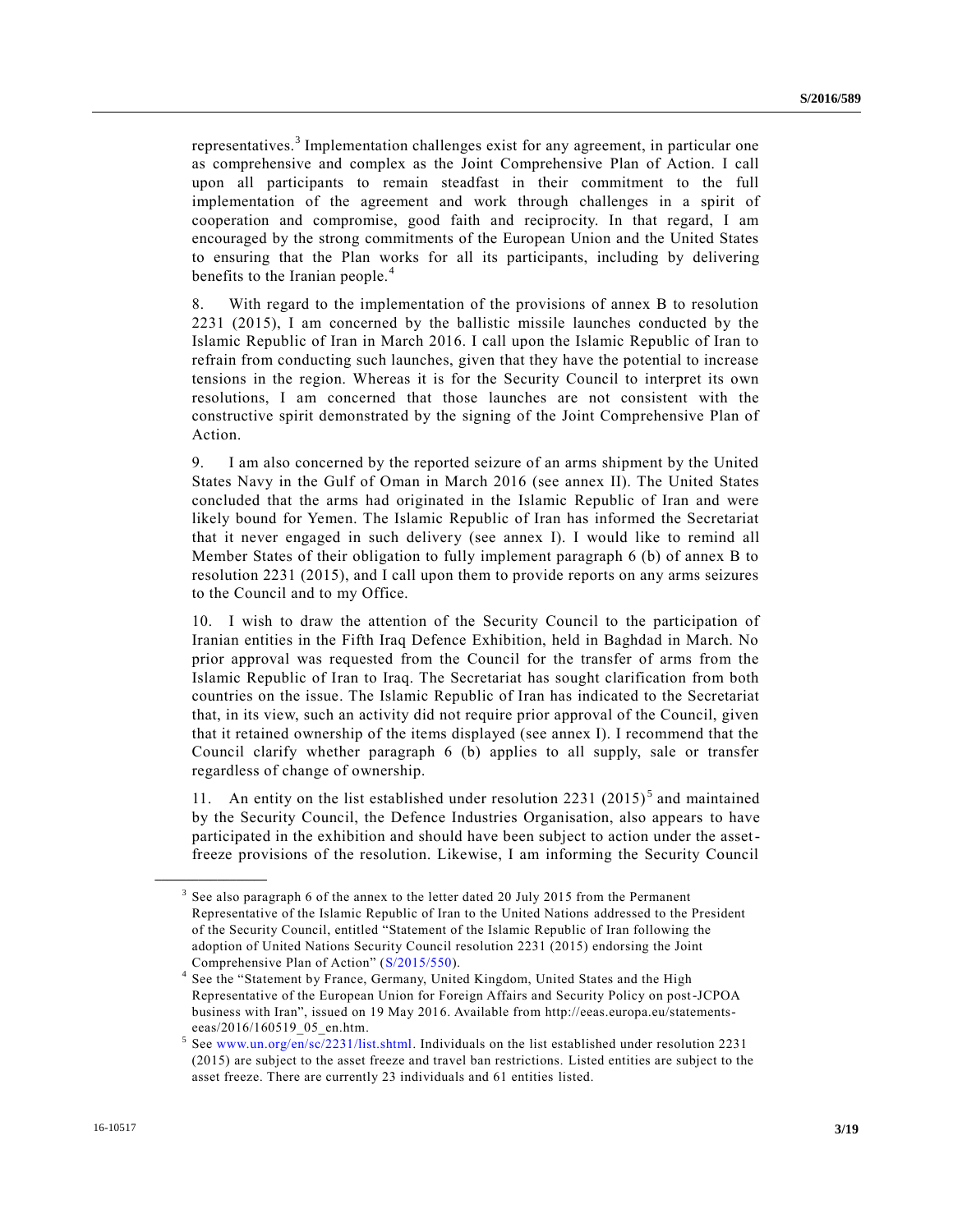that open-source information indicates that a listed individual, Major General Qasem Soleimani, recently travelled to Iraq. The Secretariat has also sought clarification from the Islamic Republic of Iran and Iraq on those issues, and I intend to report back to the Council accordingly.

12. In its response to queries on the Fifth Iraq Defence Exhibition and the travel by Major General Qasem Soleimani, Iraq informed the Secretariat that it was "fully aware of its obligations according to its understanding regarding resolution 2231 (2015) specifically, operative paragraph 7 (a) and paragraph 18 in annex A, which clearly terminated all previous resolutions and sanctions regime set out in resolutions adopted from 2006-2015". Furthermore, Iraq stated that resolution 2231 (2015) was "lengthy, technical and confusing". This demonstrates the importance of further awareness-raising and outreach activities on the provisions of resolution 2231 (2015) and the obligations of Member States.

# **III. Implementation of nuclear-related provisions**

13. In March and June 2016, IAEA issued quarterly reports on its verification and monitoring activities in the Islamic Republic of Iran in the light of resolution 2231 (2015) [\(S/2016/250](http://undocs.org/S/2016/250) and [S/2016/535\)](http://undocs.org/S/2016/535). The Agency reported that it was continuing to verify the non-diversion of declared nuclear material and that its evaluations regarding the absence of undeclared nuclear material and activities for the Islamic Republic of Iran were ongoing. The Agency also reported verifying and monitoring the implementation by the Islamic Republic of Iran of its nuclear-related commitments under the Joint Comprehensive Plan of Action. In addition, since 16 January 2016, I have not received any report, nor am I aware of any open -source information, regarding the supply, sale, transfer or export to the Islamic Republic of Iran of nuclear-related items undertaken contrary to the provisions of the Plan and resolution 2231 (2015).

14. In resolution 2231 (2015), the Security Council endorsed the establishment under the Joint Comprehensive Plan of Action of a dedicated procurement channel for the transfer of items, materials, equipment, goods and technology required for the nuclear activities of the Islamic Republic of Iran under the Plan. Through this channel, the Council will review and decide on recommendations from the Joint Commission established under the Plan regarding proposals by States to participate in or permit nuclear-related activities set out in paragraph 2 of annex B to resolution 2231 (2015).

15. Provided that they have obtained prior approval from the Security Council, on a case-by-case basis, all States may now participate in and permit the supply, sale or transfer of dual-use and nuclear items, materials, equipment, goods and technology,<sup>6</sup>

<sup>&</sup>lt;sup>6</sup> The items, materials, equipment, goods and technology concerned are those set out in International Atomic Energy Agency (IAEA) documents [INFCIRC/254/Rev.12/Part 1](https://www.iaea.org/sites/default/files/publications/documents/infcircs/1978/infcirc254r12p1.pdf) and [INFCIRC/254/Rev.9/Part 2,](https://www.iaea.org/sites/default/files/publications/documents/infcircs/1978/infcirc254r9p2.pdf) as well as any other items that the State determines could contribute to reprocessing or enrichment-related or heavy water-related activities inconsistent with the Joint Comprehensive Plan of Action.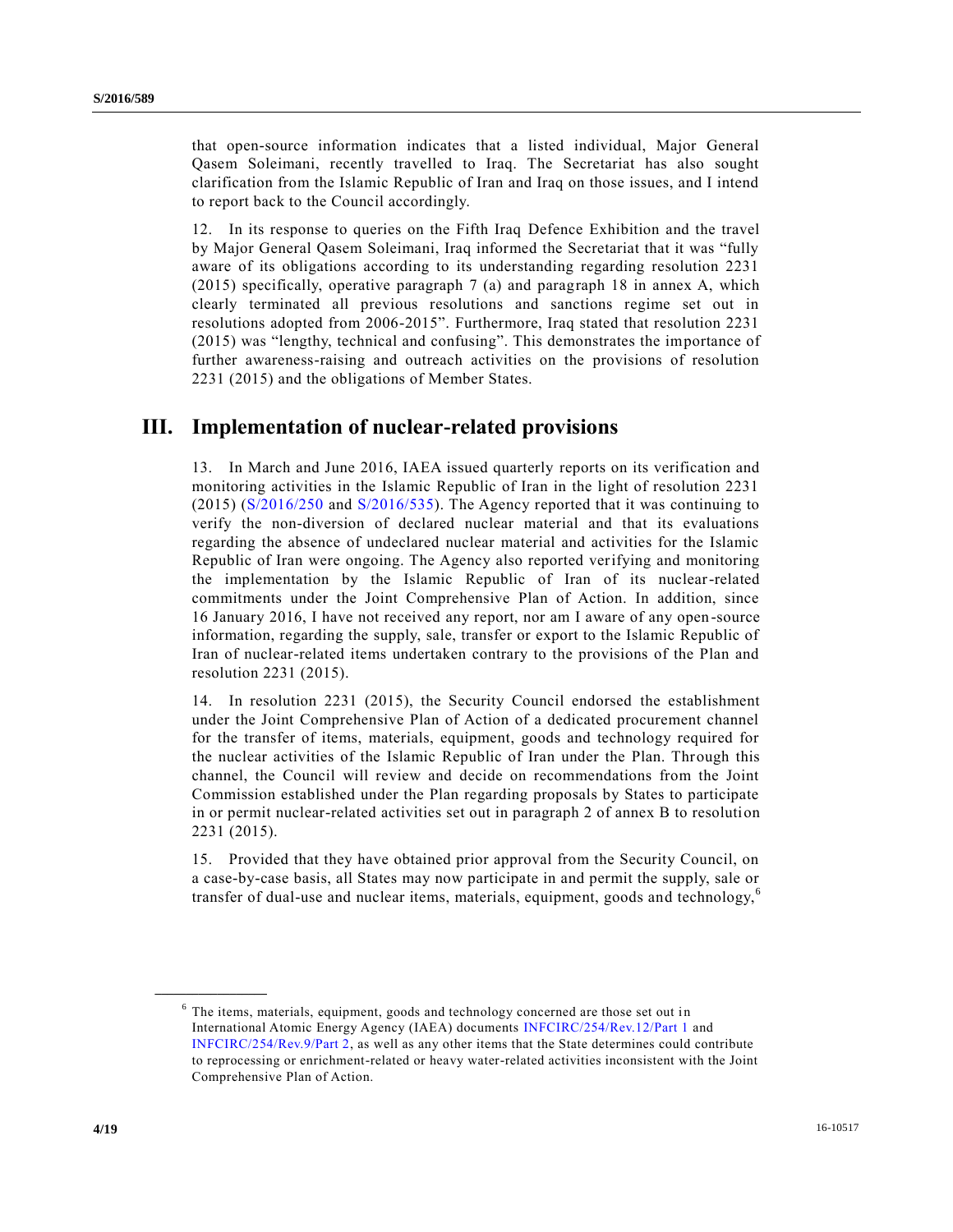and the provision of various related services or assistance.<sup>7</sup> States may also permit the acquisition by the Islamic Republic of Iran of an interest in certain commercial nuclear-related activities in another State provided that they have obtained prior approval from the Council.<sup>8</sup> When submitting a proposal to the Council, States are encouraged to use the optional application form and model end-use certification developed by the Procurement Working Group of the Joint Commission available on the Council webpage dedicated to resolution 2231  $(2015)^9$  and to submit those forms in a machine-readable format. States are also encouraged to send proposals to the Council facilitator for the implementation of resolution 2231 (2015) through their permanent missions to the United Nations.

16. As at the date of submission of the present report, one proposal had been submitted to the Security Council. The proposal, for a temporary export of dual-use items to the Islamic Republic of Iran for the purpose of an exhibit, was subsequently withdrawn.

17. Certain nuclear-related activities do not require prior approval but do require a notification to the Security Council and the Joint Commission. Those activities are, inter alia, those directly related to the necessary modification of two cascades at the Fordow facility for stable isotope production, the export from the Islamic Republic of Iran of enriched uranium in excess of 300 kg in return for natural uranium and the modernization of the Arak reactor. Six exemption notifications were received between July 2015 and January 2016, all in relation to the export of enriched uranium in return for natural uranium. No notifications have been received by the Council since Implementation Day.

18. The restrictions established under paragraph 2 of annex B to resolution 2231 (2015) will apply until October 2025 or until the date on which IAEA submits its report indicating the broader conclusion that all nuclear material in the Islamic Republic of Iran remains in peaceful activities (the "broader conclusion" report),  $10$ whichever is earlier. Should IAEA submit such a report before October 2025, the requirement to obtain prior approval from the Security Council for nuclear-related activities set out in paragraph 2 of annex B to resolution 2231 (2015) will be replaced by the requirement to notify the Council and the Joint Commission at least 10 working days in advance of such activities.

 $^7$  The provision to the Islamic Republic of Iran of any technical assistance or training, financial assistance, investment, brokering or other services, and the transfer of financial resources or services, related to the supply, sale, transfer, manufacture or use of the items, materials, equipment, goods and technology described in paragraph 2 (a) of annex B to resolution 2231 (2015).

<sup>8</sup> Activity in another State involving uranium mining or production or use of nuclear materials a nd technology as listed in IAEA document [INFCIRC/254/Rev.12/Part 1,](https://www.iaea.org/sites/default/files/publications/documents/infcircs/1978/infcirc254r12p1.pdf) and such investment in territories under their jurisdiction by the Islamic Republic of Iran, its nationals and entities incorporated in the Islamic Republic of Iran or subject to its jurisdiction, or by individuals or entities acting on their behalf or at their direction, or by entities owned or controlled by them. 9 See [www.un.org/en/sc/2231/restrictions-nuclear.shtml.](http://www.un.org/en/sc/2231/restrictions-nuclear.shtml)

<sup>&</sup>lt;sup>10</sup> In paragraph 6 of resolution 2231 (2015), the Security Council requested that as soon as IAEA has reached the broader conclusion that all nuclear material in the Islamic Republic of Iran remains in peaceful activities, the Director General of IAEA will submit a report confirming that conclusion to the IAEA Board of Governors and, in parallel, to the Security Council.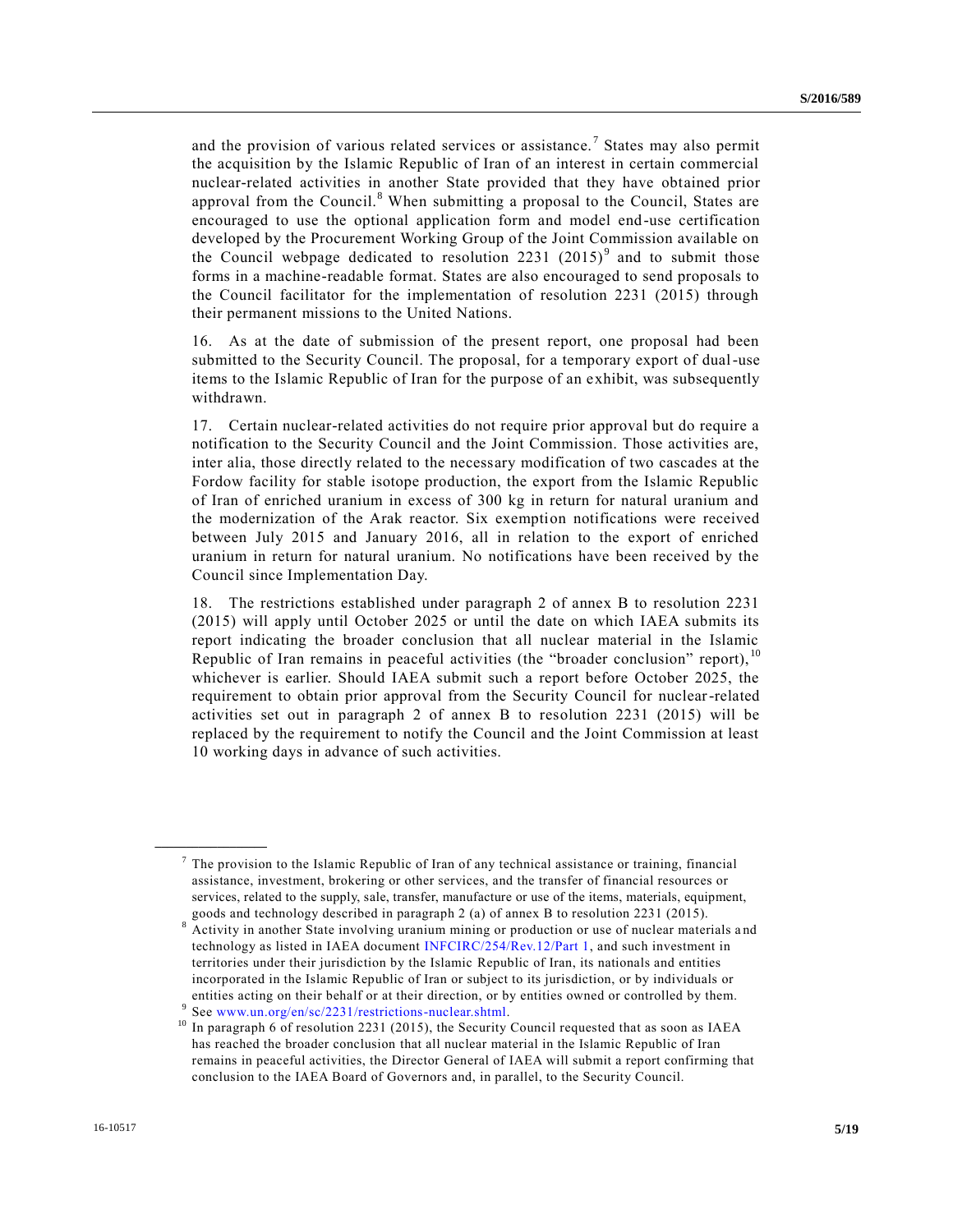# **IV. Implementation of ballistic missile-related provisions**

## **A. Restrictions on Iranian ballistic missile-related activities**

19. In paragraph 3 of annex B to resolution 2231 (2015), the Security Council called upon the Islamic Republic of Iran not to undertake any activity related to ballistic missiles designed to be capable of delivering nuclear weapons, including launches using such ballistic missile technology. That restriction will apply until October 2023 or until the date on which IAEA submits its "broader conclusion" report, whichever is earlier.

20. Early in March, during military exercises, the Islamic Republic of Iran launched a series of ballistic missiles (see fig. I). According to official Iranian news agencies and a report provided to me by France, Germany, the United Kingdom and the United States, the missiles launched included the Qiam-1 short-range ballistic missile and the Shahab-3 medium-range ballistic missile. Images and video footage released by the Islamic Revolutionary Guard Corps suggest that at least one of the missiles bore an inscription calling for the destruction of Israel. Both missiles are based on Scud liquid-propellant technology and are both capable of delivering a payload of approximately 700 kg, to a range of 700 km for the Qiam-1 and to a range of 1,300 to 2,000 km for the Shahab-3.

Figure I

### **Various Iranian ballistic missile launches from undisclosed locations released by the Islamic Revolutionary Guard Corps on 9 March 2016**



*Source*: Sepah News (official Islamic Revolutionary Guard Corps online news site).

21. In identical letters dated 23 March [\(S/2016/279\)](http://undocs.org/S/2016/279), the Islamic Republic of Iran stressed that those launches were not inconsistent with resolution 2231 (2015), given that it had not undertaken "any activity related to ballistic missiles designed to be capable of delivering nuclear weapons". The country underlined that it had never sought to acquire nuclear weapons and never would, as it fully honoured its commitment under the Treaty on the Non-Proliferation of Nuclear Weapons and the Joint Comprehensive Plan of Action. It noted that the resolution did not prohibit legitimate and conventional military activities and that the language of paragraph 3 of annex B to the resolution was clearly not mandatory.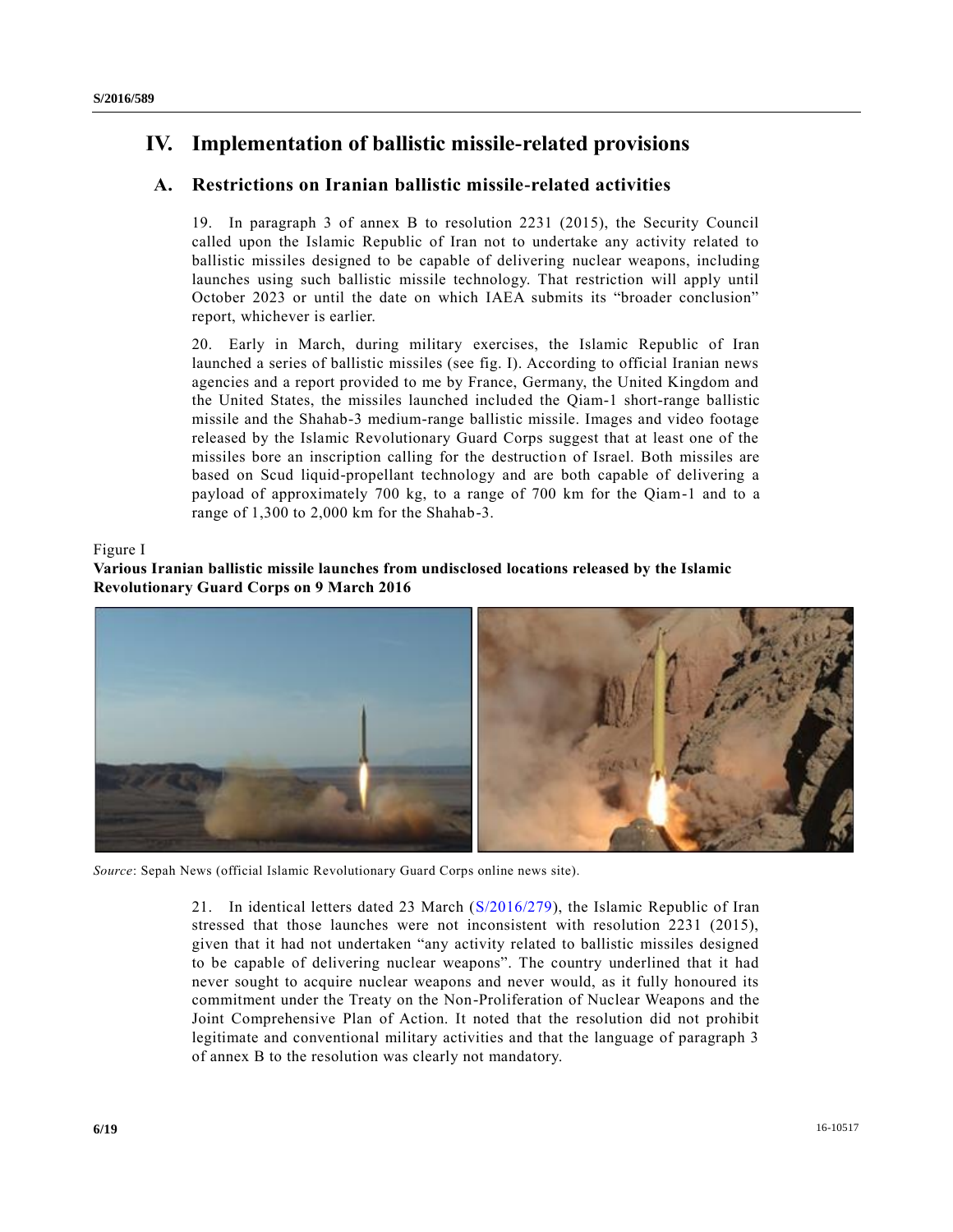22. On 28 March, I received a letter from France, Germany, the United Kingdom and the United States in which it was stressed that those launches were destabilizing, provocative and that they had been conducted in defiance of resolution 2231 (2015). Those States underscored that the phrase "ballistic missiles designed to be capable of delivering nuclear weapons" in resolution 2231 (2015) included all Missile Technology Control Regime Category I systems, defined as those capable of delivering at least a 500 kg payload to a range of at least 300 km, which are inherently capable of delivering nuclear weapons and other weapons of mass destruction. Given that the Qiam-1 and Shahab-3 are Category I missiles, those States concluded that the launches of those missiles constituted an "activity related to ballistic missiles designed to be capable of delivering nuclear weapons" and "launches using such ballistic missile technology", which the Islamic Republic of Iran has been called upon not to undertake pursuant to paragraph 3 of annex B to resolution 2231 (2015).

23. I am aware that the Security Council discussed those launches on 14 March and 1 April. I also recognize that there was no consensus reached among Council members as to whether those launches were covered under resolution 2231 (2015). Whereas it is for the Council to interpret its own resolutions, we must maintain the momentum created by the signing of the Joint Comprehensive Plan of Action, consistent with its constructive spirit. In that regard, I call upon the Islamic Republic of Iran to avoid such ballistic missile launches that have the potential to increase tensions in the region.

### **B. Restrictions on ballistic missile-related transfers or activities with the Islamic Republic of Iran**

24. Since 16 January, pursuant to paragraph 4 of annex B to resolution 2231 (2015), provided that they have obtained prior approval from the Security Council, on a case-by-case basis, all States may participate in and permit the supply, sale or transfer to the Islamic Republic of Iran of certain ballistic missile -related items, materials, equipment, goods and technology<sup>11</sup> and the provision of various services or assistance.<sup>12</sup> Prior approval from the Council is also required for the acquisition by the Islamic Republic of Iran of an interest in certain commercial ballistic missilerelated activities. $^{13}$ 

25. This provision will apply until October 2023 or until the date on which IAEA submits its "broader conclusion" report, whichever is earlier. As at the date of

<sup>&</sup>lt;sup>11</sup> The items, materials, equipment, goods and technology concerned are those set out in the Missile Technology Control Regime list [\(S/2015/546,](http://undocs.org/S/2015/546) annex) and any items, materials, equipment, goods and technology that the State determines could contribute to the development of nuclear weapon delivery systems.

<sup>&</sup>lt;sup>12</sup> The provision to the Islamic Republic of Iran of any technical assistance or training, financial assistance, investment, brokering or other services, and the transfer of financial resources or services, related to the supply, sale, transfer, manufacture or use of the items, materials, equipment, goods and technology described in paragraph 4 (a) or related to the activities described in paragraph 3 of annex B to resolution 2231 (2015).

<sup>&</sup>lt;sup>13</sup> The acquisition by the Islamic Republic of Iran of an interest in any commercial activity in another State related to the supply, sale, transfer, manufacture or use of the items, materials, equipment, goods and technology described in paragraph 4 (a) or related to the activities described in paragraph 3 of annex B to resolution 2231 (2015).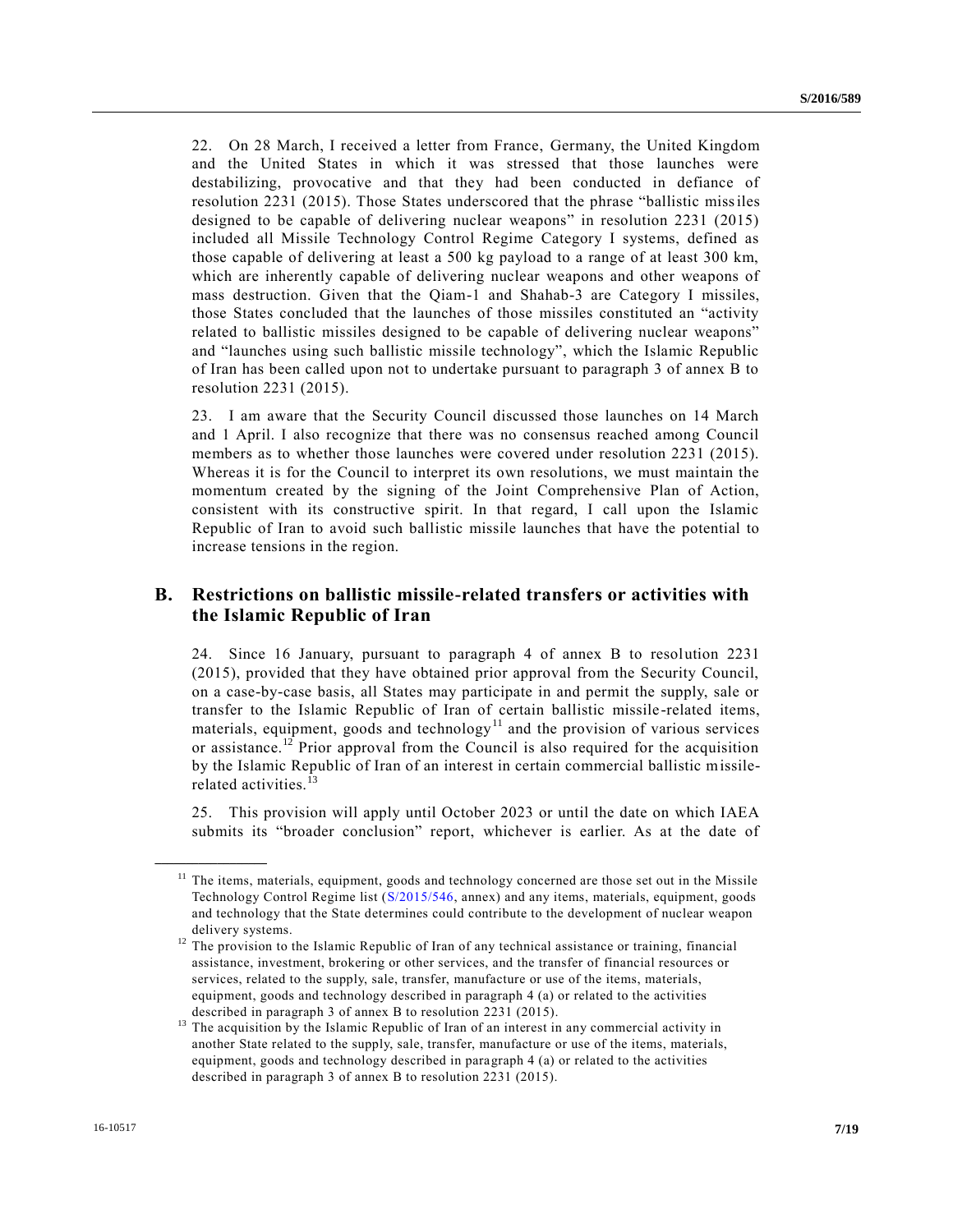submission of the present report, no proposal had been submitted by Member States to the Security Council pursuant to paragraph 4 of annex B to resolution 2231 (2015). In addition, since 16 January, no information regarding the supply, sale, transfer or export to the Islamic Republic of Iran of ballistic missile -related items undertaken contrary to the provisions of the Joint Comprehensive Plan of Action and resolution 2231 (2015) has been brought to the attention of either the Security Council or myself.

## **V. Implementation of arms-related provisions**

26. As stipulated in paragraph 5 of annex B to resolution 2231 (2015), provided that they have obtained prior approval from the Security Council, on a case -by-case basis, all States may now participate in and permit the supply, sale or transfer to the Islamic Republic of Iran of any battle tanks, armoured combat vehicles, large calibre artillery systems, combat aircraft, attack helicopters, warships, missiles or missile systems, as defined for the purpose of the United Nations Register of Conventional Arms, or related materiel. Prior approval from the Council is also required for the provision to the Islamic Republic of Iran of various services or assistance relating to the supply, sale, transfer, manufacture, maintenance, or use of those arms and related materiel.<sup>14</sup>

27. The Security Council also decided, in paragraph 6 (b) of annex B to resolution 2231 (2015), that all States were to take the measures necessary to prevent, except as decided otherwise by the Council in advance, on a case-by-case basis, the supply, sale or transfer of arms or related materiel from the Islamic Republic of Iran.

28. Both provisions will apply until October 2020, or until the date on which IAEA submits its "broader conclusion" report, whichever is earlier. As at the date of submission of the present report, no proposals had been submitted by Member States to the Security Council pursuant to paragraphs 5 and 6 (b) of annex B to resolution 2231 (2015).

29. On 7 June, I received a report from the United States providing information on an arms seizure that, in its assessment, had originated in the Islamic Republic of Iran. That information was also communicated to the Security Council and to the Security Council Committee established pursuant to resolution 2140 (2014). Furthermore, open-source information indicated that Iranian entities had participated in and had displayed arms during a foreign defence exhibition. I am also aware of certain media reports that suggest that the Islamic Republic of Iran has been providing arms to Hizbullah.<sup>15</sup> During the reporting period I have received no reports from Member States on such transfers, nor do I have independent information to corroborate the media reports.

<sup>&</sup>lt;sup>14</sup> The provision to the Islamic Republic of Iran of technical training, financial resources or services, advice, other services or assistance related to the supply, sale, transfer, manufacture, maintenance, or use of arms and related materiel described in paragraph 5 of annex B to resolution 2231 (2015).

<sup>&</sup>lt;sup>15</sup> See, for example, "Israel's main concern in Syria: Iran, not ISIS", Wall Street Journal, 17 March 2016; and "Lebanese army slowly crushing extremists near Syria border", Associated Press, 22 June 2016.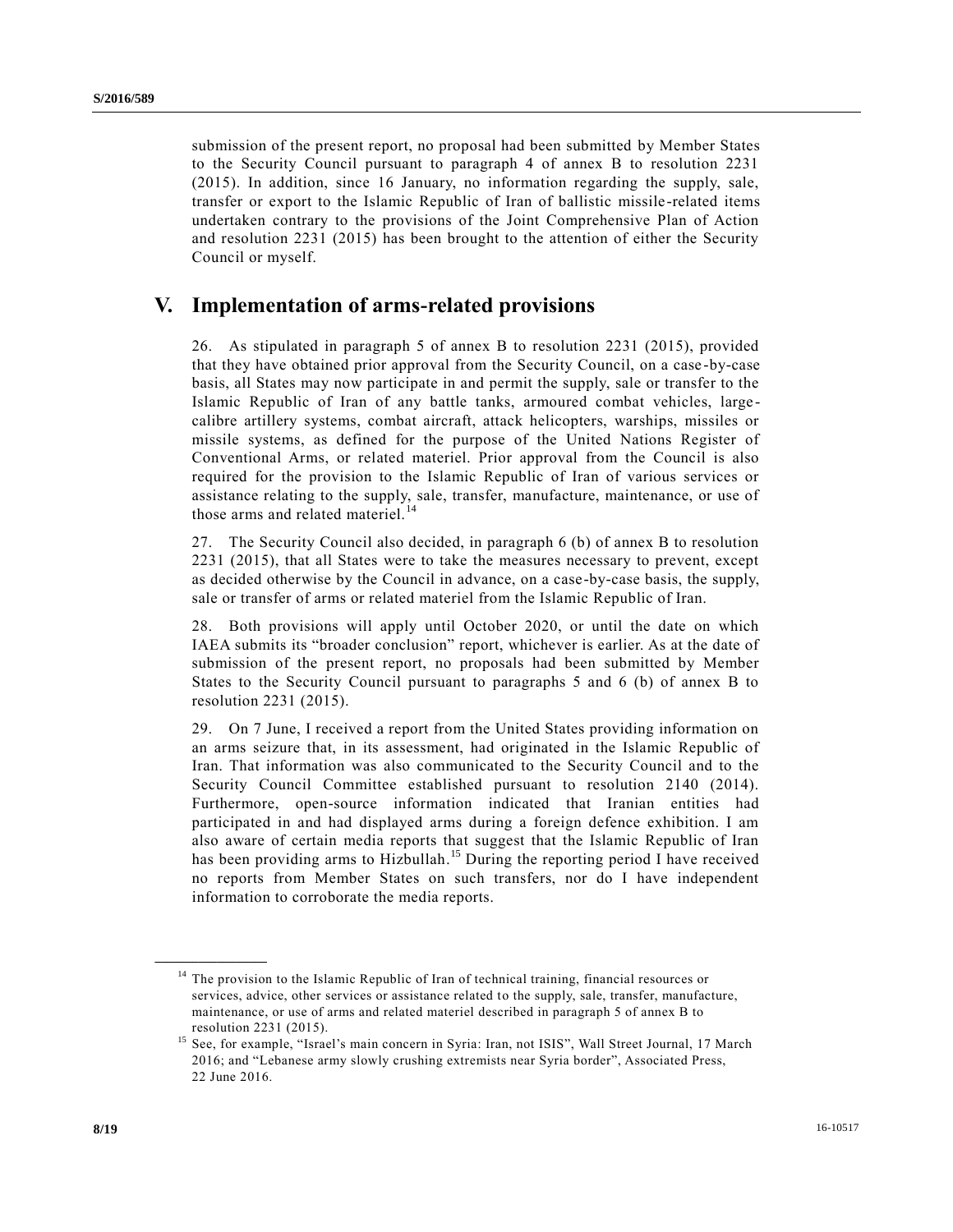#### **Arms seizure:** *Adris*

30. In its report, the United States indicated that it had seized an arms shipment from the Islamic Republic of Iran, which was likely bound for Yemen (see annex II). According to the report, on 28 March, a United States Navy ship boarded a dhow, the *Adris*, which was transiting international waters in the vicinity of the Gulf of Oman. That action, which the United States took in accordance with customary international law, as stated in its report, resulted in the discovery of a large weapons cache aboard the vessel, which included 1,500 Kalashnikov variant rifles, 200 RPG-7 and RPG-7V rocket-propelled grenade launchers and 21 DshK 12.7-mm machine guns (see fig. II). On the basis of an analysis of available information, including interviews with the crew and a review of the arms, the United States concluded that the arms had originated in the Islamic Republic of Iran and that their transfer was being undertaken contrary to paragraph 6 (b) of annex B to resolution 2231 (2015). After the weapons were seized, the dhow and its crew were allowed to depart.

31. The representatives of the Secretariat met with members of the Permanent Mission of the Islamic Republic of Iran to the United Nations, in New York on 8 June, to inform them of this report and, subsequently, wrote to the Permanent Representative of the Islamic Republic of Iran to the United Nations to seek clarification on the shipment. The Islamic Republic of Iran categorically rejected this allegation (see annex I). The Secretariat is still reviewing the informa tion provided by the United States and the Islamic Republic of Iran, and I intend to provide an update on this arms seizure to the Security Council in due course.

#### Figure II

### **Kalashnikov variant rifles, rocket-propelled grenade launchers and machine guns seized on-board the** *Adris* **on 28 March 2016**



*Source*: United States.

**\_\_\_\_\_\_\_\_\_\_\_\_\_\_\_\_\_\_**

#### **Arms transfer: Fifth Iraq Defence Exhibition**

32. According to open-source information, several Iranian entities participated in the Fifth Iraq Defence Exhibition, held from 5 to 8 March at the Baghdad International Fairground. According to images published by the Islamic Republic News Agency<sup>16</sup> and the Islamic Republic of Iran Broadcasting news agency, items

<sup>&</sup>lt;sup>16</sup> "Baghdad exhibit featuring the Islamic Republic of Iran defence, military capabilities", Islamic Republic News Agency, 5 March 2016.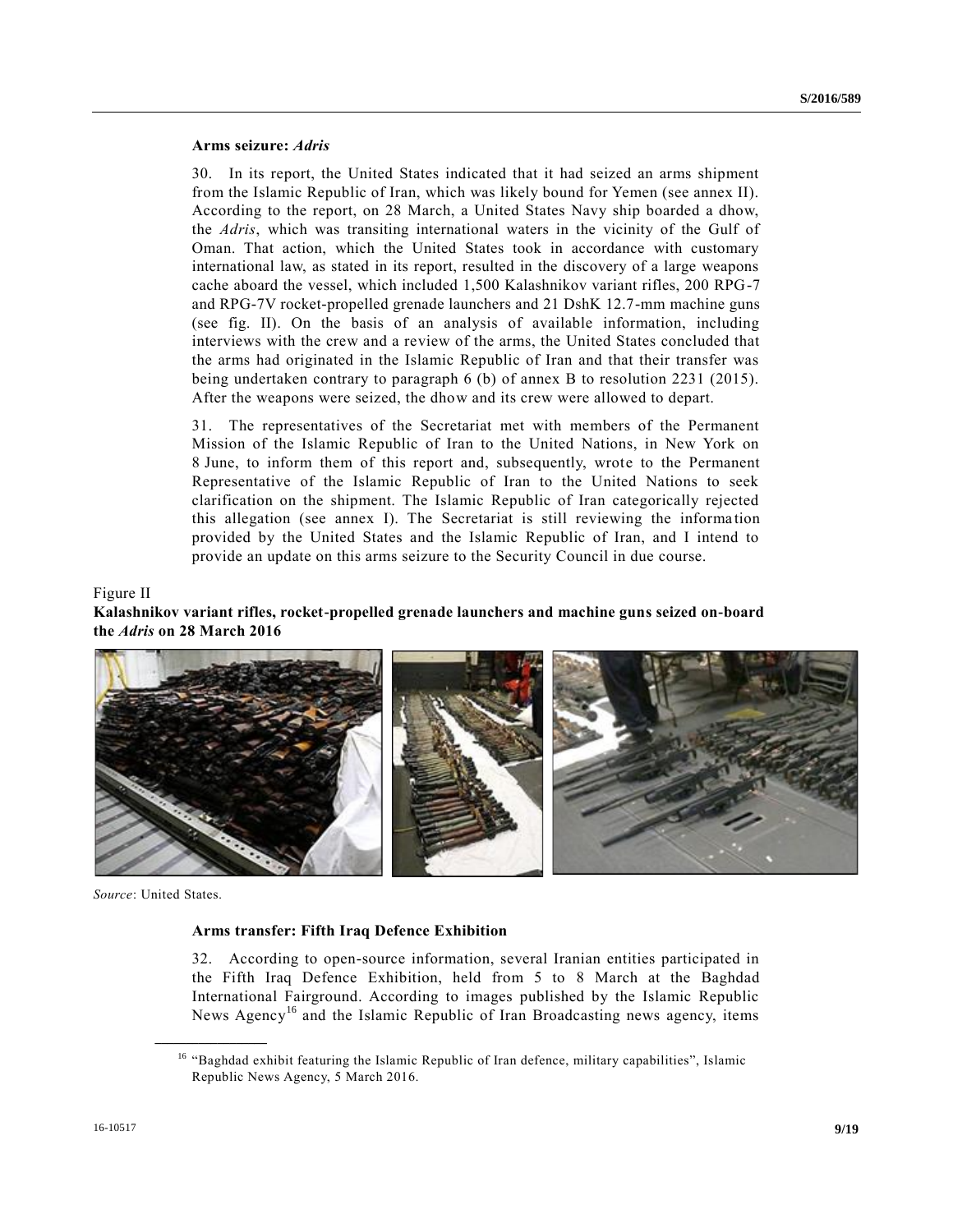displayed by those entities appeared to include small arms, artillery ammunition and rockets (see fig. III). It is my understanding that such an arms transfer from the Islamic Republic of Iran to Iraq should have required prior approval from the Security Council, pursuant to paragraph 6 (b) of annex B to resolution 2231 (2015). The Secretariat has raised its concerns with the Permanent Missions of the Islamic Republic of Iran and Iraq to the United Nations, in New York, and has invited both Member States to provide further information. Iranian representatives considered that no prior approval was required from the Council for this activity because the Islamic Republic of Iran retained ownership of the items exhibited (see annex I).

Figure III

### **Items displayed by Iranian entities during the Fifth Iraq Defence Exhibition**



*Source*: Islamic Republic of Iran Broadcasting news agency (left) and Islamic Republic News Agency (right).

# **VI. Asset freeze**

33. The Security Council decided, in paragraphs 6 (c) and (d) of annex B to resolution 2231 (2015), that all States were to freeze the funds, other financial assets and economic resources of the individuals and entities on the list established under resolution 2231 (2015) and ensure that no funds, financial assets or economic resources were made available to those individuals and entities. That provision will apply until October 2023 or until the date on which IAEA submits its "broader conclusion" report, whichever is earlier.

34. The list established under resolution 2231 (2015) includes the individuals and entities specified on the list established under resolution 1737 (2006) and maintained by the Security Council Committee established pursuant to resolution 1737 (2006), as at the date of adoption of resolution 2231 (2015), with the exception of 36 individuals and entities specified in the attachment to annex B to resolution 2231 (2015) who were delisted on Implementation Day. As specified in that paragraph, the Council can delist individuals or entities, and list additional individuals and entities, found to meet certain designation criteria defined in the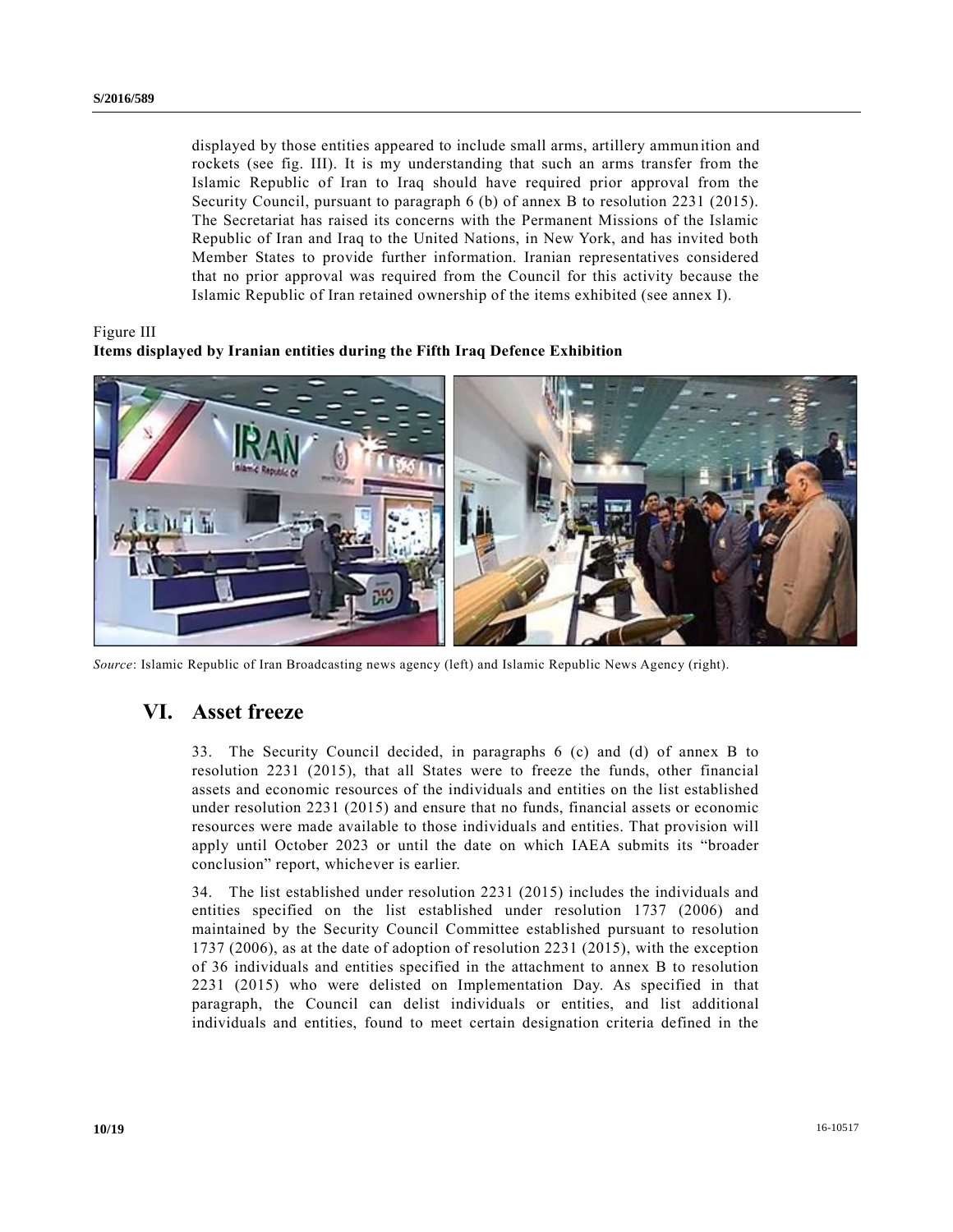resolution.<sup>17</sup> On 17 January, the Council decided to delist one entity, Bank Sepah and Bank Sepah International.<sup>18</sup>

35. During the reporting period, it appears that an entity currently on the list established under resolution 2231 (2015), the Defence Industries Organisation, may have participated in the Fifth Iraq Defence Exhibition, which was held in March (see para. 32 and fig. IV). I wish to stress that, pursuant to paragraph 6 (c) of annex B to resolution 2231 (2015), the Iraqi authorities should have frozen all of the entity's funds, other financial assets and economic resources on Iraqi territory at the date of adoption of the Joint Comprehensive Plan of Action or at any time thereafter. This concern was also raised with members of the Permanent Missions of the Islamic Republic of Iran and Iraq to the United Nations by the Secretariat, and both Member States were invited to provide further information. I intend to report back to the Security Council in due course.

#### Figure IV

**\_\_\_\_\_\_\_\_\_\_\_\_\_\_\_\_\_\_**

#### **Iranian booth at the Fifth Iraq Defence Exhibition and logo of the Defence Industries Organisation**



*Source*: Still frame of video released by the Islamic Republic of Iran Broadcasting news agency (left) and the website of the Defence Industries Organisation ([www.diomil.ir/en/home.aspx](http://www.diomil.ir/en/home.aspx)) accessed through the Wayback Machine Internet archive (http://archive.org/web/web.php) (right).

<sup>&</sup>lt;sup>17</sup> Pursuant to paragraph 6 (c) of annex B to resolution 2231 (2015), the Council may designate additional individuals and entities for having engaged in, directly associated with or provided support for the proliferation-sensitive nuclear activities of the Islamic Republic of Iran undertaken contrary to its commitments under the Joint Comprehensive Plan of Action or the development of nuclear weapons delivery systems, including through the involvement in procurement of prohibited items, goods, equipment, materials and technology specified in the resolution; having assisted designated individuals or entities in evading or acting inconsistently with the Plan or the resolution; having acted on behalf or at the direction of designated individuals or entities; or having been owned or controlled by designated individuals or entities, including through illicit means.

<sup>&</sup>lt;sup>18</sup> Security Council, press release of 17 January 2016, entitled "Security Council removes Bank Sepah and Bank Sepah International from 2231 list".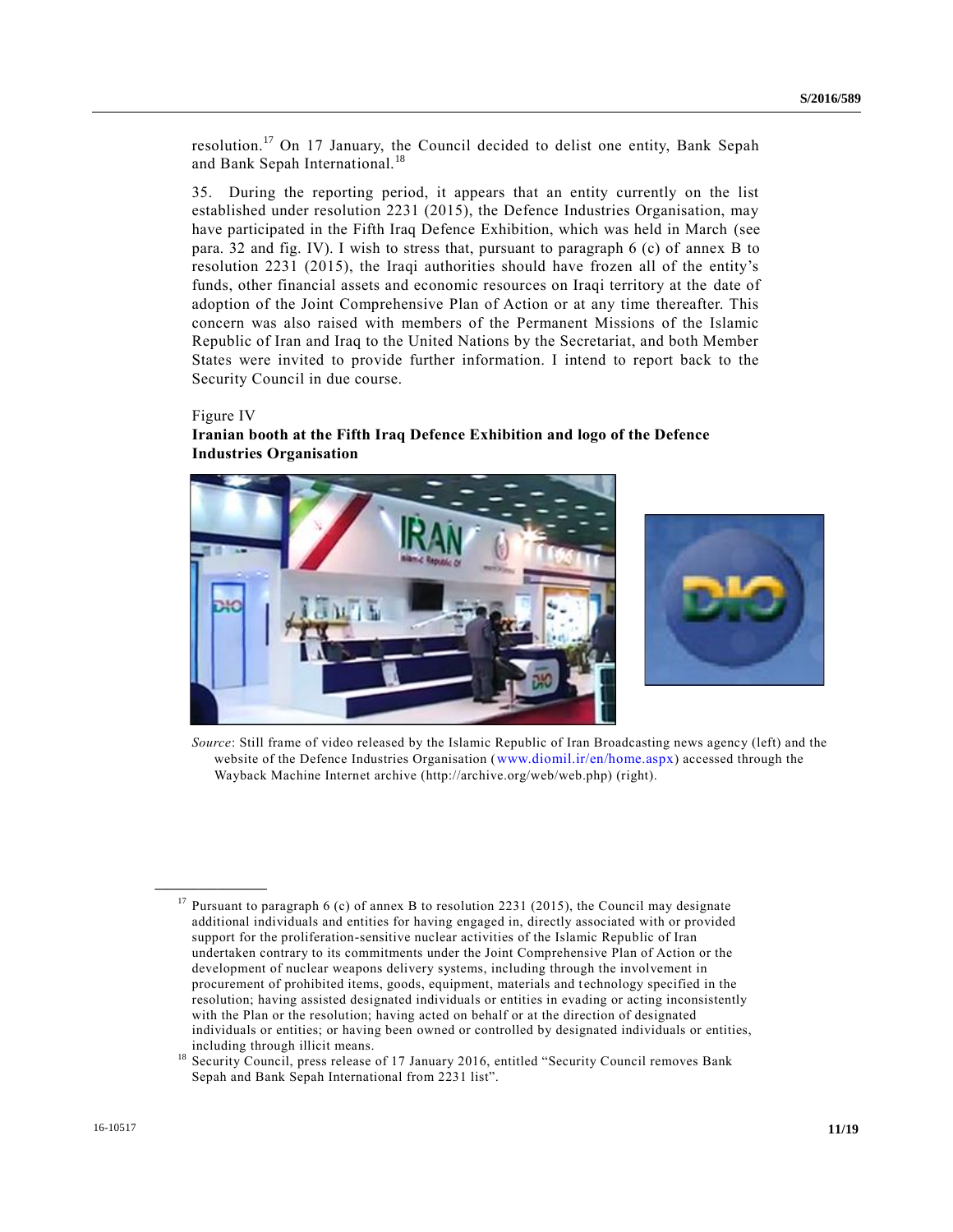## **VII. Travel ban**

**\_\_\_\_\_\_\_\_\_\_\_\_\_\_\_\_\_\_**

36. Pursuant to paragraph 6 (e) of annex B to resolution 2231 (2015), all States are to take the measures necessary to prevent the entry into, or transit through, their territories of the individuals on the list established under resolution 2231 (2015) (see para. 34 above).<sup>19</sup> That provision will apply until October 2020 or until the date on which IAEA submits its "broader conclusion" report, whichever is earlier.

37. During the reporting period, it was brought to my attention that at least one listed individual might have engaged in foreign travel. On 25 May, an Iranian news agency reproduced photographs showing the Commander of the Quds Force of the Islamic Revolutionary Guard Corps, Major General Qasem Soleimani, in what was referred to as the "Fallujah operations room" in Iraq (see fig. V).<sup>20</sup> On 27 May, the Ministry of Foreign Affairs of the Islamic Republic of Iran stated that "Iranian military advisers are in Iraq under Major General Qasem Soleimani on the request of the legal government of Iraq".<sup>21</sup> On 29 May, the Deputy Head of the Iraqi volunteer forces, Abu Mahdi al-Muhandis, who appeared in the same photograph, reportedly stated that General Soleimani's presence in Iraq was at the request of the Government of Iraq.<sup>22</sup> On 6 June, during a press conference, the Minister for Foreign Affairs of Iraq, while not denying that Major General Soleimani had visited Iraq, emphasized that he had done so as a military adviser.<sup>23</sup> The Secretariat has also raised the matter with members of the Permanent Missions of the Islamic Republic of Iran and Iraq to the United Nations, in New York, and has invited both Member States to provide clarification on the issue. Similarly, I intend to report back to the Security Council in due course.

<sup>&</sup>lt;sup>19</sup> This provision does not oblige a State to refuse its own nationals entry into its territory. Furthermore, the travel ban restriction does not apply when the Security Council determines, on a case-by-case basis, that such travel is justified on the grounds of humanitarian need, including religious obligations, or where the Council concludes that an exemption would otherwise further the objectives of resolution 2231 (2015).

<sup>20</sup> Fars News Agency, "Iran's Gen. Soleimani in Fallujah operations room", 25 May 2016. Ava ilable from http://en.farsnews.com/imgrep.aspx?nn=13950304001274.

<sup>&</sup>lt;sup>21</sup> Ministry of Foreign Affairs of the Islamic Republic of Iran, "Spokesman slams Saudi FM for anti-Iran statements", 27 May 2016. Available from www7.irna.ir/en/News/82090143.

<sup>&</sup>lt;sup>22</sup> For example, see Tasnim News Agency, "General Soleimani in Iraq at Baghdad's request: Voluntary Force official", 29 May 2016. Available from www.tasnimnews.com/en/news/ 2016/05/29/1087056/general-soleimani-in-iraq-at-baghdad-s-request-voluntary-force-official.

<sup>&</sup>lt;sup>23</sup> Ministry of Foreign Affairs of Iraq, Press conference of the Minister for Foreign Affairs of Iraq and the Head of the Sunni Endowment Dewan, held in Amman on 6 June 2016. Available from www.mofa.gov.iq/ab/news.php?articleid=856 (in Arabic).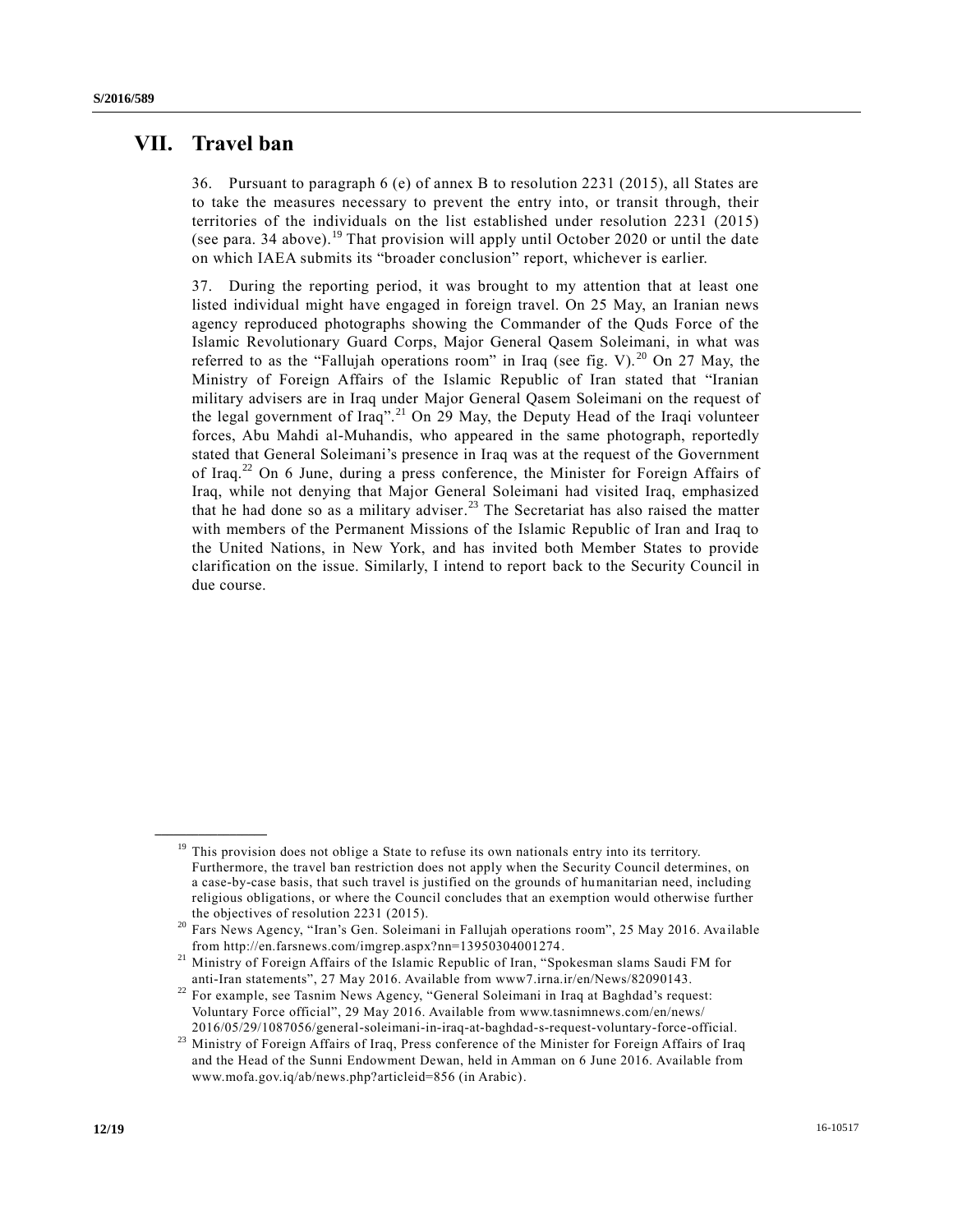

Figure V **General Soleimani in the "Fallujah operations room"** 

*Source*: Fars News Agency, published on 25 May 2016 with the following caption: "Iraqi Harakat Hezbollah al-Nujaba media group published photos of popular forces operations room showing Iran's Quds Force Commander Major General Qassem Soleimani discussing Fallujah battle strategies with Badr commander Hadi Al-'Amiri, Nujaba's Akram Al-Ka'abi and another popular fighters' commander, Abu Mahdi Al-Muhandis" (General Soleimani is featured on the extreme left).

## **VIII. Secretariat support provided to the Security Council and its facilitator for the implementation of resolution 2231 (2015)**

38. Since the adoption of resolution 2231 (2015), the Security Council Affairs Division of the Department of Political Affairs has devoted considerable effort to putting into place the practical arrangements to support the work of the Council and its facilitator for the implementation of resolution 2231 (2015). The Division has also liaised with the Procurement Working Group of the Joint Commission for the establishment of the procurement channel.

39. Since 16 January, the Division has provided support to the organization and staffing of two informal meetings of the Security Council at the expert level and to an open briefing to inform Member States about the implementation of resolution 2231 (2015). The Division also processed all incoming and outgoing communications relating to implementation of the resolution. To actively promote available information on the restrictions imposed by the Council, including the procurement channel, on the day of the implementation, the Division launched a webpage dedicated to resolution 2231 (2015) on the Council website.<sup>24</sup> In February 2016, documents provided by the Procurement Working Group of the Joint Commission offering practical information to States on the procurement channel were added to the website. Revised versions of those documents were provided by the Working Group in May. In April, the presentations delivered by the Security Council

 $24$  See [www.un.org/en/sc/2231.](http://www.un.org/en/sc/2231)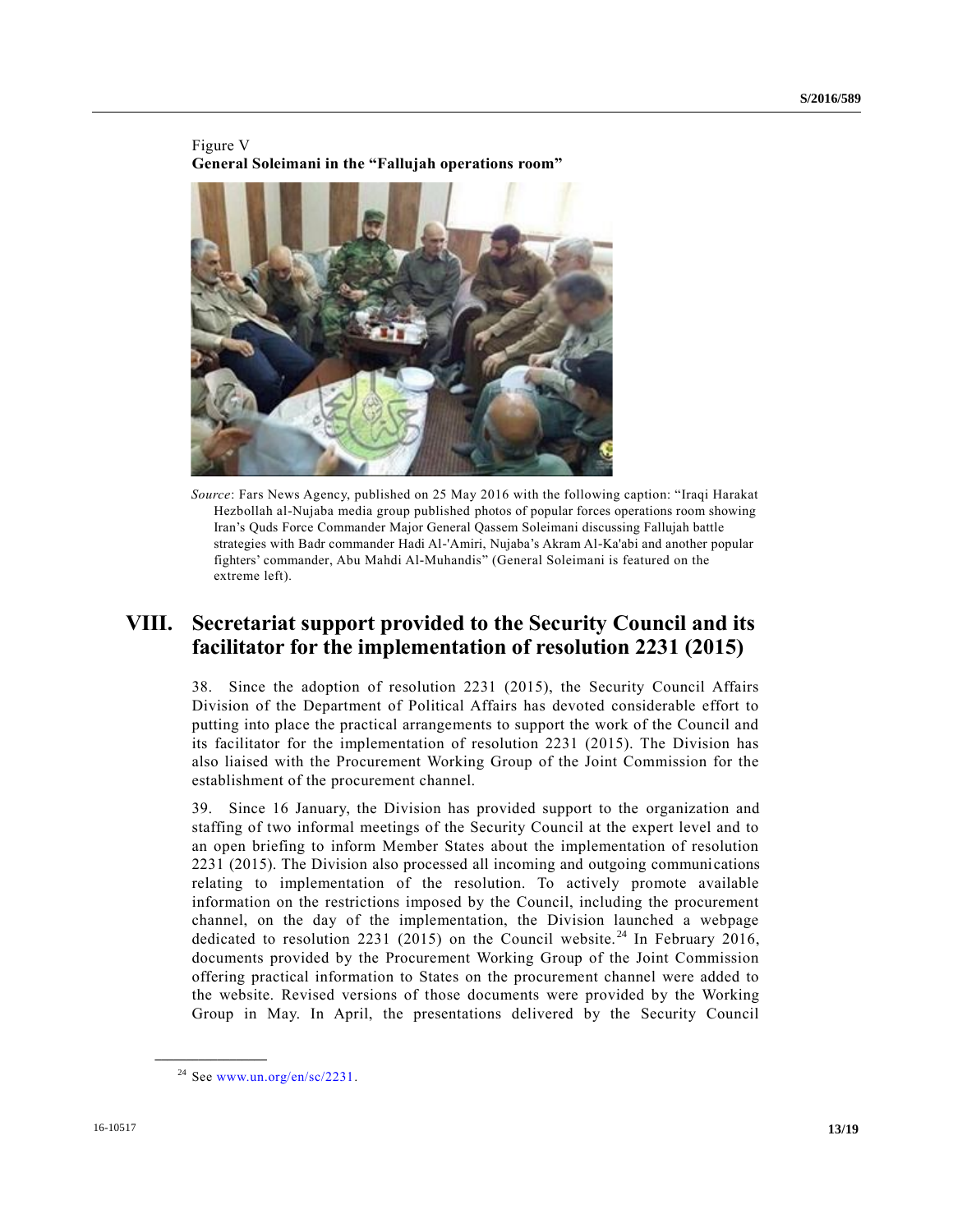facilitator for the implementation of resolution 2231 (2015) and representatives of the Working Group during an open briefing were also added.

40. In close cooperation with the Security Council facilitator for the implementation of resolution 2231 (2015) and the Procurement Working Group of the Joint Commission, the Division established the required processes to facilitate the timely translation of proposals and secured electronic transmission and tracking of all proposals submitted by States and all subsequent related communications between Member States, the Security Council and the Joint Commission. The working language of the Joint Commission is English, but Member States may submit proposals to the Security Council in any of the six official languages of the United Nations.

41. The Division has responded to several queries from Member States about the procurement channel, including the procedures for submission of proposals and the review process, exemptions to the channel and confidentiality issues.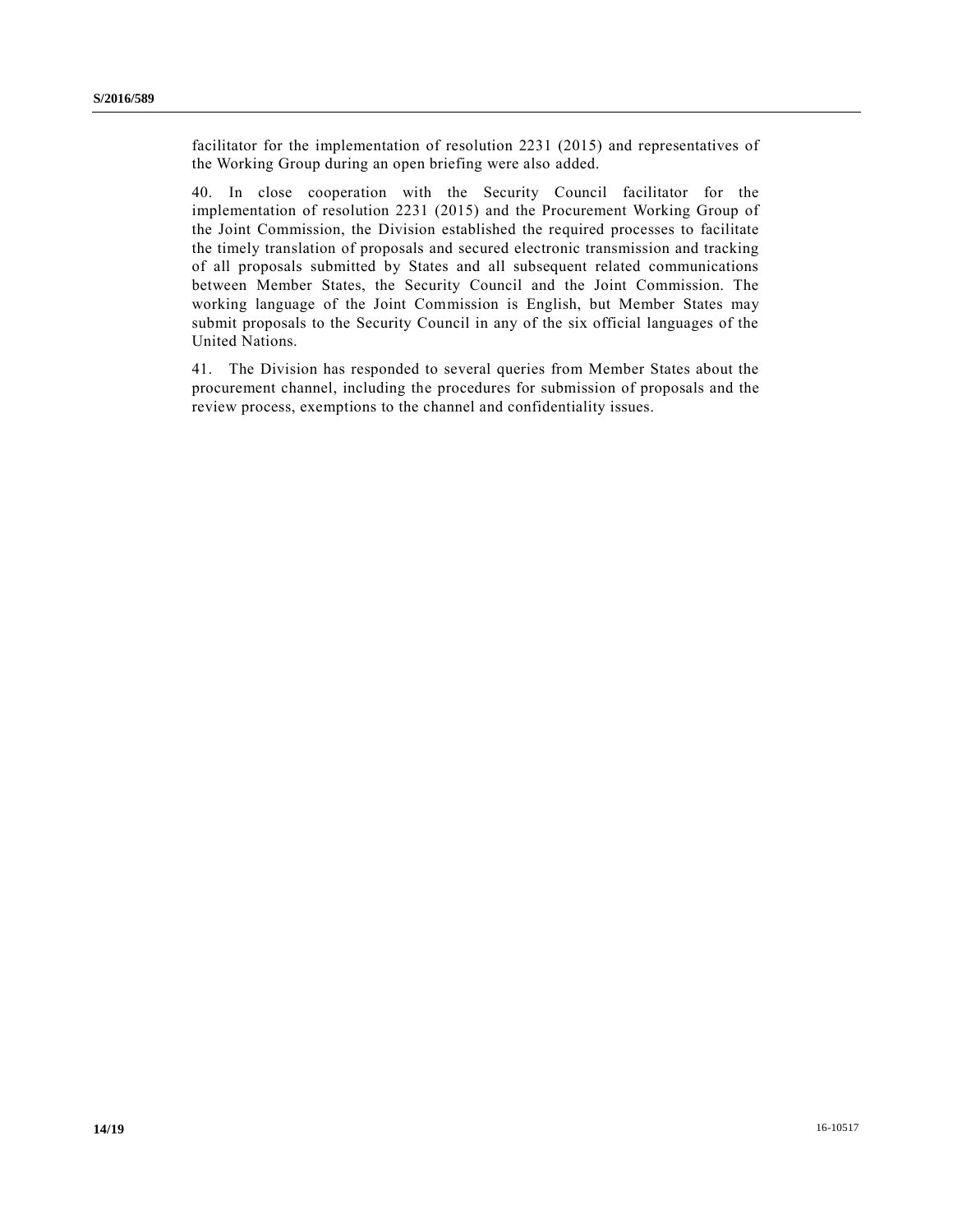### **Annex I**

# **Information obtained by the Secretariat in the course of its contacts with Iranian representatives**\*

### **A. Allegations**

1. Iran's views on resolution 2231 have been elaborated extensively in its Statement issued following its adoption (document [S/2015/550\)](http://undocs.org/S/2015/550), which remains valid in full. Accordingly, Iran continues to insist that all sanctions and restrictive measures introduced against Iran including those applied under the pretext of its nuclear programme, have been baseless, unjust and unlawful, hence nothing in the JCPOA shall be construed to imply, directly or indirectly, an admission of or acquiescence by Iran in the legitimacy, validity or enforceability of the sanctions and restrictive measures adopted against Iran by the Security Council, the European Union or its member States, the United States or any other State, nor shall it be construed as a waiver or a limitation on the exercise of any related right the Islamic Republic of Iran is entitled to under relevant national legislation, international instruments or legal principles.

2. At the same time, taking into account the fact that, by acting under Article 41 of the UN Charter, the Council decided to terminate the provisions of all resolutions issued in regard to the Iran's nuclear program, all sanctions and restrictive measures imposed by such resolutions have been removed completely. Measures contained in Annex B of resolution 2231 do not amount to prohibitions or sanctions and solely entail procedures for certain issues for a limited time -frame.

3. In view of the above, attention is drawn to the following:

3.1 In regard to allegation of arms delivery to Yemen, Iran categorically rejects the allegation as it has never engaged in such delivery.

3.2 In relations to the Iraq Defense Exhibition, no supply, sale, or transfer of arms or related materiel which may entail prior approval of the Council has taken place, the items are only exhibited and no change of title or ownership takes place.

### **B. EU/US' defective implementation of resolution 2231**

Despite U.S. and EU's clear commitments with regard to lifting of sanctions, Iran has not been able to fully benefit from lifting of Sanctions due to a series of deficiencies and/or non-performance on the part of either U.S. or the EU. The following are some examples of the actions taken by them in spite of the resolution and its Annexes:

1. The US Visa Waiver Program Improvement and Terrorist Travel Prevention Act of 2015: Under this Act, nationals of Visa Waiver Program (VWP) countries who have travelled to or been present in Iran from 1 March 2011 or those who are also nationals of Iran are no longer eligible to travel or be admitted to the United States under the VWP. It was announced later that a case by case waiver might be issued for individuals who travelled to Iran for legitimate business-related

<sup>\*</sup> The information contained herein is reproduced as received.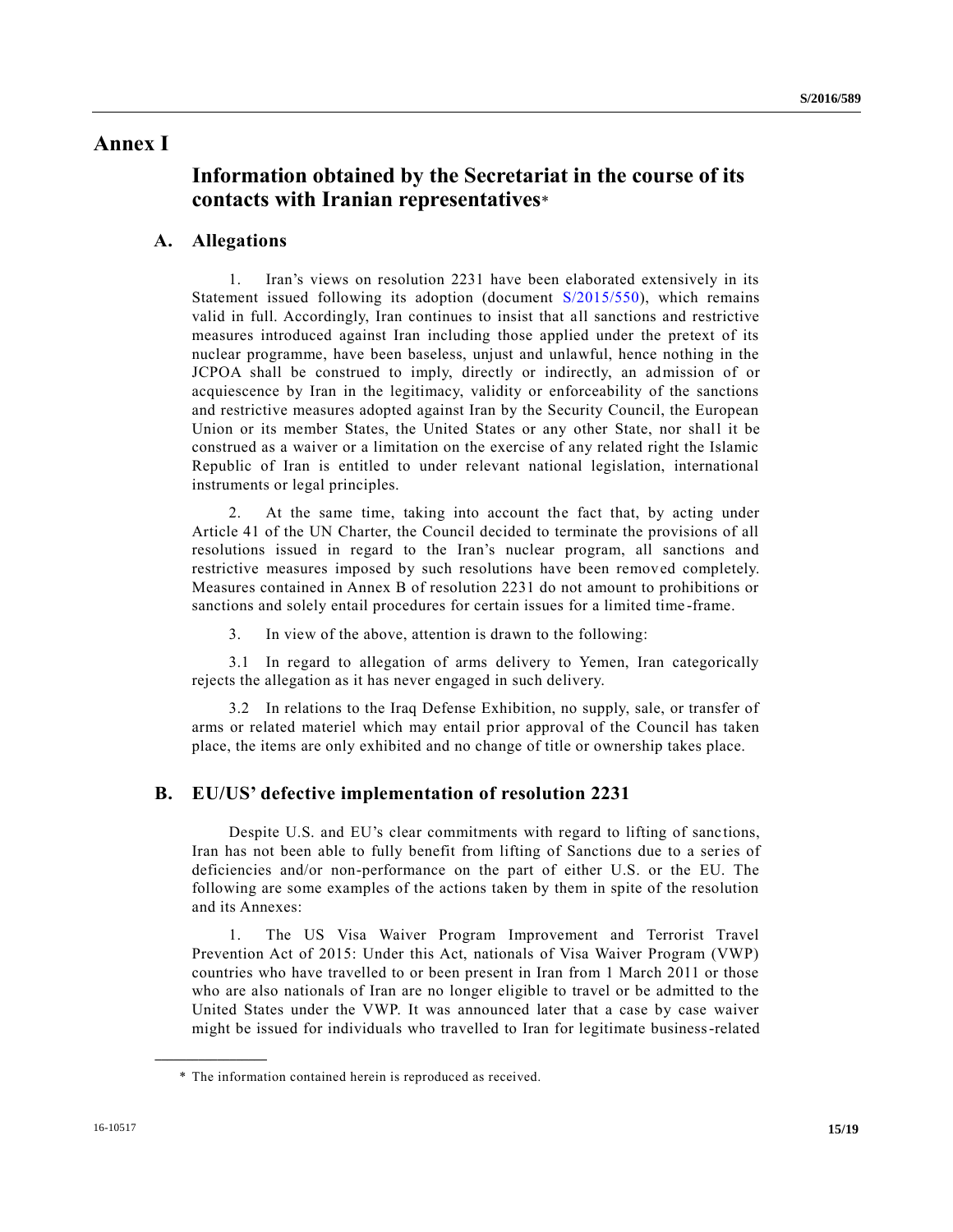purposes following the conclusion of the JCPOA (July 14, 2015). There are no waivers for tourist trips to Iran. The new Act was adopted against several provisions of the JCPOA, including paragraphs 26, 28 and 29. In accordance with paragraph 26 of the JCPOA, the United States is committed to prevent interference with the realization of the full benefit by Iran of the sanctions lifting specified in Annex II. Under Paragraph 28 of the JCPOA, the US is committed to refrain from any action that would undermine its successful implementation. General Provisions of the JCPOA, Paragraph viii, The same has been stipulated in the, which goes as far as stating that the E3/EU+ 3 will refrain from 'imposing discriminatory regulatory and procedural requirements in lieu of the sanctions and restrictive measures covered by this JCPOA. Also, paragraph 29 of the JCPOA has committed the United States to refrain from any policy specifically intended to directly and adversely affect the normalization of trade and economic relations with Iran.

2. Confiscation of the Central Bank assets following a U.S. court order: Less than 4 months after the JCPOA's Implementation Day, around US\$ 1.8 billion of Iran Central Bank's assets were seized following a U.S. court order. The Central Bank does not also have access to another approximately 1.7 billion US\$ of its assets held in Clear stream, Luxemburg, under similar grounds. This unlawful and illegitimate act is inconsistent with the spirit of the JCPOA.

3. Continuing U.S.' State and local sanctions: In addition to many sanction legislations existed prior to JCPOA, some States and local governments have enacted new divestment legislations and persist in their enforcement of sanctions, even by sending threatening correspondence to foreign banks and companies querying them about their investment in Iranian energy sectors in the post JCPOA era. In accordance with Para 25 of the JCPOA the US shall "actively encourage officials at the state or local level to take into account the changes in the U.S. policy reflected in the lifting of sanctions under this JCPOA and to refrain from actions inconsistent with this change". Formalistic writing of letters cannot be considered active encouragement.

4. The US Presidential Executive Order 13645 is re-introduced inconsistent with the JCPOA: Executive Order 13645 was supposed to be terminated as of "Implementation Day" consistent with Paragraph 21(xix) of the JCPOA, Paragraph 4 of its Annex II, and Paragraph 17.4 of its Annex V. Although Section l(d) of Executive Order No. 13716 revoked that Executive Order, several parts of the revoked Order including its section 9 to 19 are reintroduced in the Executive Order No.13716. This is not consistent with United States commitment for termination of the Executive Order as well as paragraph 26 of the JCPOA regarding refraining from re-introduction or re-imposition of lifted sanctions.

5. The Inability of the Iranian Central Bank to have free access to its assets held abroad due to the US lack of cooperation in converting those assets into non-US currencies as well as for their transfer, despite the U.S. commitments in this regard under paragraph 21(iv) and paragraphs and 7.2 of Annex IV of JCPOA.

6. Continuing reluctance on the part of non-American banks to do business with Iran due to OFAC's dissuading behavior, including through settlement agreements that officially bar those banks from re-engaging with Iran.

Introducing discriminatory restriction for the sale of dual use items (other than those items in NSG list) to Iran by the EU: A list of items that before the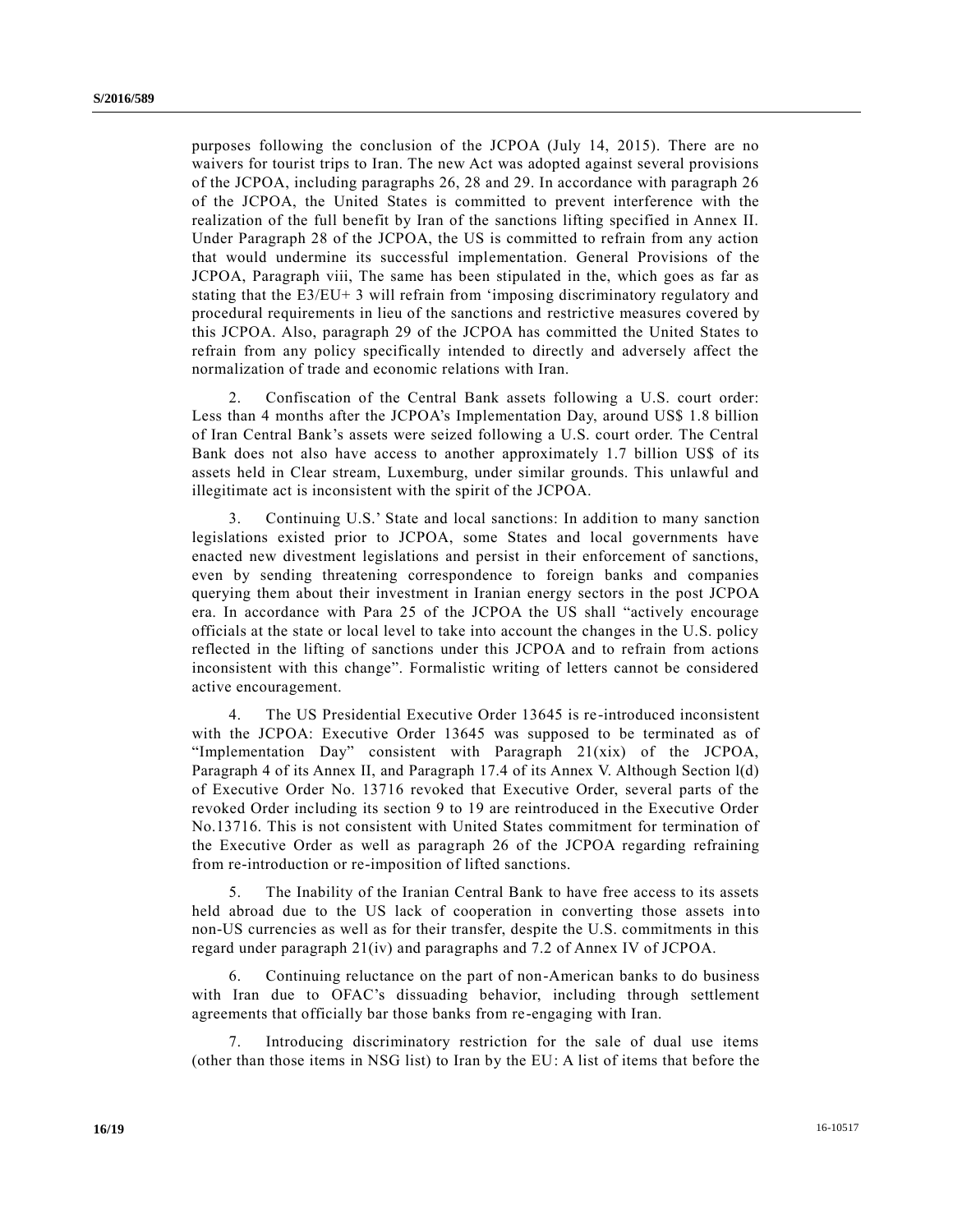JCPOA were exported to Iran without an End User Certificate signed by an Iranian Authority, have been added to Annex II of EU Regulation 1861 which necessitates such procedures. This makes the export of these items more difficult than even before the JCPOA.

8. Introduction of authorization regimes for metal and software by the EU: Annexes VIIA and VIIB of Council regulation 1861/2015 lists metal and software that are subject to a new authorization regime which is new restriction, especially when it utilizes negative textual structures such as "the competent authorities shall not grant any authorization..." and broad and obscure restrictive terms and conditions like "... indirect benefit of IRGC" which is very restrictive.

9. Moreover, Iranian civilian aircraft passengers are not still given fuel in some EU destinations. And still we have to wait for cumbersome US sanctionsinduced problems in order to execute our agreements and contracts with Airbus and others to buy passenger aircrafts.

Please note that the above problems, deficiencies and defective performances are happening despite the fact that Iran has honored its obligations in full.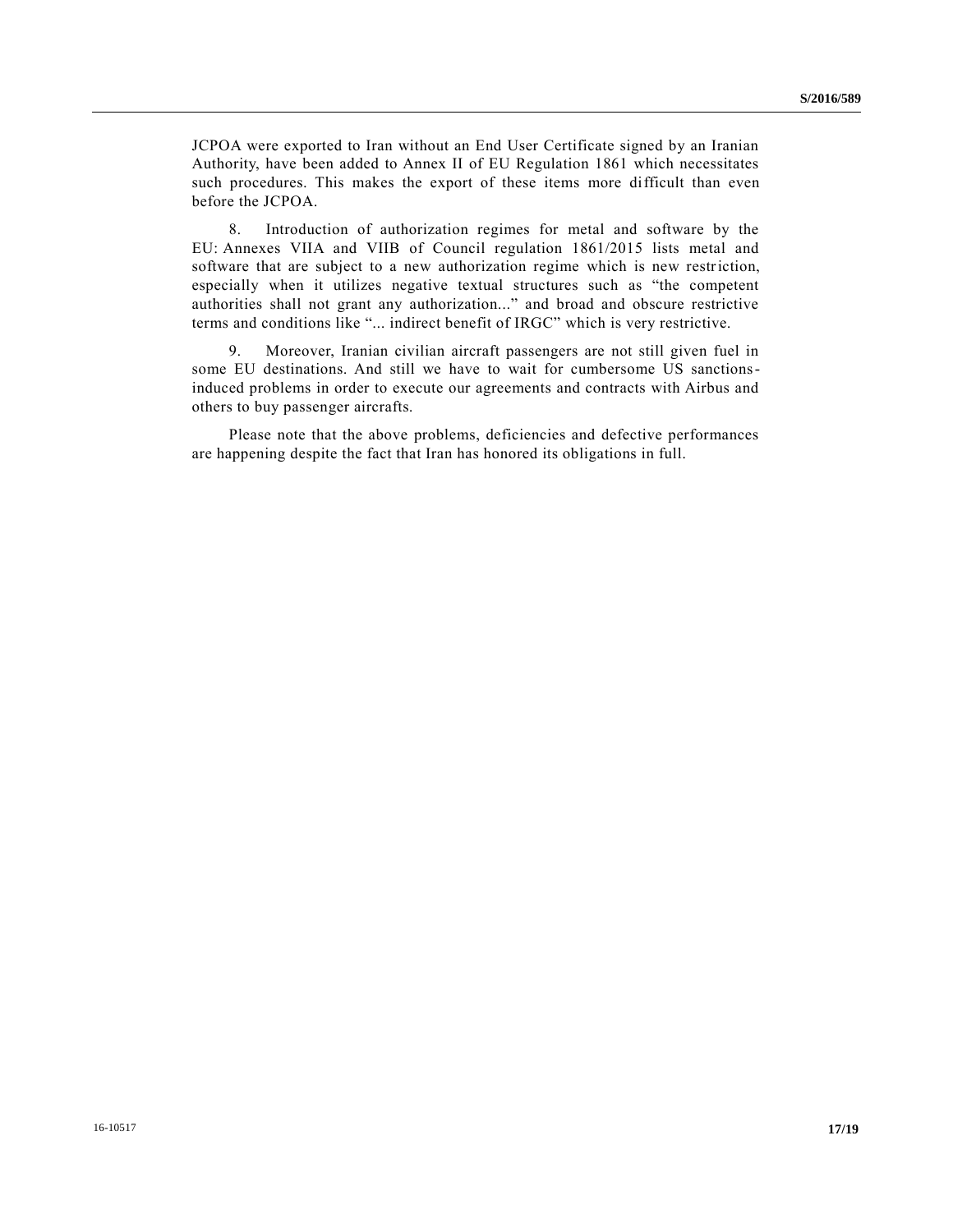## **Annex II**

# **Report dated 7 June 2016 from the United States of America regarding the implementation of Security Council resolutions 2231 (2015) and 2216 (2015)**\*

The United States would like to share information with the Security Council and the Committee established pursuant to resolution 2140 (2014) ("Yemen Sanctions Committee") regarding a shipment of arms and related material from Iran, which were likely bound for Yemen. This information may be useful to the Facilitator for implementation of Security Council resolution 2231 (2015) ("Facilitator"), the Yemen Sanctions Committee, the Yemen Panel of Experts, and the Secretary General in carrying out their mandates with respect to reported violations of UN Security Council resolutions 2231 (2015) and 2216 (2015).

On March 28, 2016, at 1930Z, the U.S. Navy Coastal Patrol ship USS Sir occo, operating as part of U.S. Naval Forces Central Command, encountered and boarded a dhow transiting international waters in the vicinity of the Gulf of Oman. This action was taken in accordance with customary international law. Following discovery of a large weapons cache found aboard the vessel, the USS Gravely was directed to the scene by U.S. authorities to relieve the USS Sirocco. The USS Gravely took control of the arms cargo.

Paragraph 6(b) of Annex B of resolution 2231 (2015) requires Iran not to supply, sell or transfer directly or indirectly from its territory or by its nationals any arms or related material until the date five years after the JCPOA Adoption Day or until the date on which the IAEA submits a report confirming the Broader Conclusion, whichever is earlier, absent approval in advance on a case-by-case basis by the Security Council. Based on an analysis of available information, including crew interviews and review of the arms aboard the vessel, the United States concluded that the arms originated in Iran and that their transfer from Iran violated paragraph 6(b) of Annex B of resolution 2231. Interviews with the crew revealed strong indications that the arms were being smuggled from Iran. The United States intends to share additional information obtained as a result of the boarding with the Security Council Affairs Division for use in relation to the report by the Secretary - General on the implementation of resolution 2231.

The transfer of these arms to forces acting on the behalf of or at the direction of individuals on the UN Yemen sanctions list would be a violation of paragraph 14 of resolution 2216 (2015).

The cargo seized on board the dhow included 1,500x Kalashnikov variant rifles, 200x RPG-7 and RPG-7V Rocket Propelled Grenade launchers (RPGs), and 21x DshK 12.7mm machine guns. The dhow and its crew were allowed to depart once the weapons were seized.

The United States is concerned that Iran's exports of weapons continue in violation of Iran's obligations under Security Council resolution 2231 (2015). Transfers to Yemen in violation of the arms embargo imposed in resolution 2216 (2015) also undermine opportunities to achieve peace in the region and reduce the suffering of the people of Yemen.

<sup>\*</sup> The information contained herein is reproduced as received.